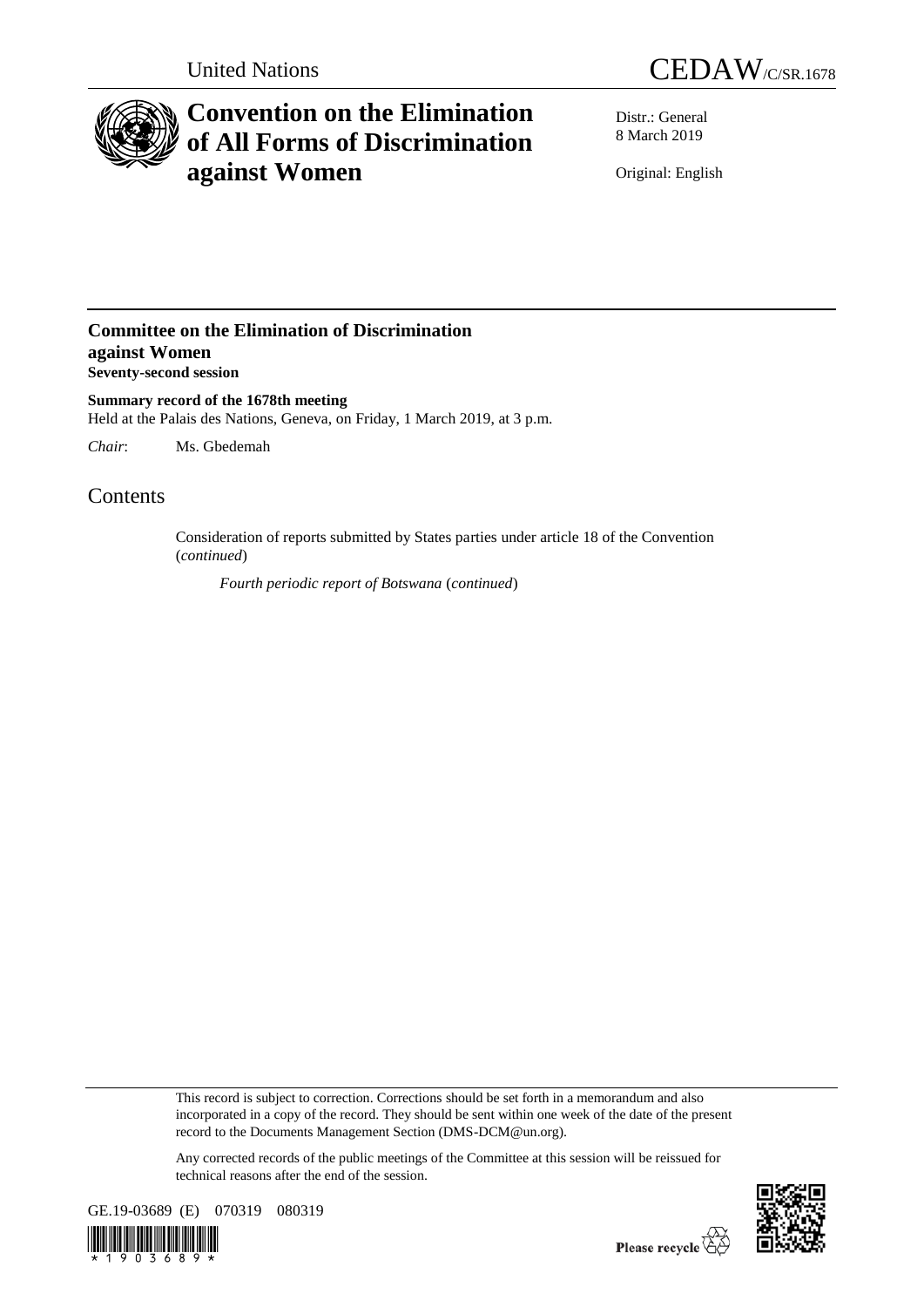*The meeting was called to order at 3.05 p.m.*

**Consideration of reports submitted by States parties under article 18 of the Convention** (*continued*)

*Fourth periodic report of Botswana* (CEDAW/C/BWA/4; CEDAW/C/BWA/Q/4 and CEDAW/C/BWA/Q/Add.1) (*continued*)

1. *At the invitation of the Chair, the delegation of Botswana took places at the Committee table.*

#### *Articles 10 to 14* (*continued*)

2. **Ms. Reddock** said it was the Committee's hope that, once revised, the Employment Act would address sexual harassment, enshrine the principle of equal pay for work of equal value and provide for monitoring and evaluation mechanisms. With regard to public sector employment, it would be interesting to know what mechanisms existed to give priority to women with disabilities who had completed higher education and how many such women had been employed.

3. It was unclear whether a comprehensive policy on gender in agricultural and rural development had been finalized and implemented and, if so, whether its impact had been assessed. In addition, she would like to know what arrangements were in place to promote gender equality with respect to access to land. What kind of public education programmes had been conducted on land ownership rights and in which areas did the State party plan to strengthen its capacity to challenge malpractice with regard to land allocation? What was the role of national and satellite gender offices in that regard?

4. She wondered whether the State party had signed the International Labour Organization (ILO) Workers with Family Responsibilities Convention, 1981 (No. 156). It would be interesting to know whether any provision had been made for the establishment of community day-care centres and of facilities at the workplace for breastfeeding and expressing breast milk.

5. She wished to know what mechanisms were in place to monitor compliance with the legislation governing wage continuation during maternity leave in the private sector and what other arrangements were made to ensure that women who worked outside the public sector did not suffer a loss of income as a result of maternity. Lastly, she would be grateful if the delegation could indicate what other social security benefits, for example pension schemes, were provided to women working in the informal sector. Would the State party be willing to access support from the United Nations Entity for Gender Equality and the Empowerment of Women (UN-Women) and ILO to work with national statistical agencies so as to build capacity to develop gender-informed and gender-disaggregated indicators, data-collection systems and monitoring and evaluation mechanisms in areas of gender mainstreaming?

6. **Ms. Chalal** said that, while the State party had made great progress in improving the access of women and girls to health-care services, maternal and child mortality remained a cause for concern. In that connection, she wished to know what measures would be taken to guarantee high-quality childbirth care, offer free follow-up for women and girls who gave birth in health-care facilities and raise awareness of midwifery as a profession. She wondered whether abortion was completely free for women and girls of childbearing age, whether women and girls received free follow-up care after an abortion, what was done to guarantee the anonymity of girls and women who underwent abortions and whether the State party planned to impose penalties on health-care facilities that established additional restrictions on access to abortion. Recent data on the numbers of legal and illegal abortions would be welcome.

7. It would be useful to learn whether access to the contraceptive pill was subject to any age restrictions. Could women and girls access other forms of contraception free of charge? Did the State party plan to take measures to guarantee the confidentiality of the data held on girls and women who requested emergency contraception and ensure that early pregnancies were subject to careful and regular follow-up in health-care facilities?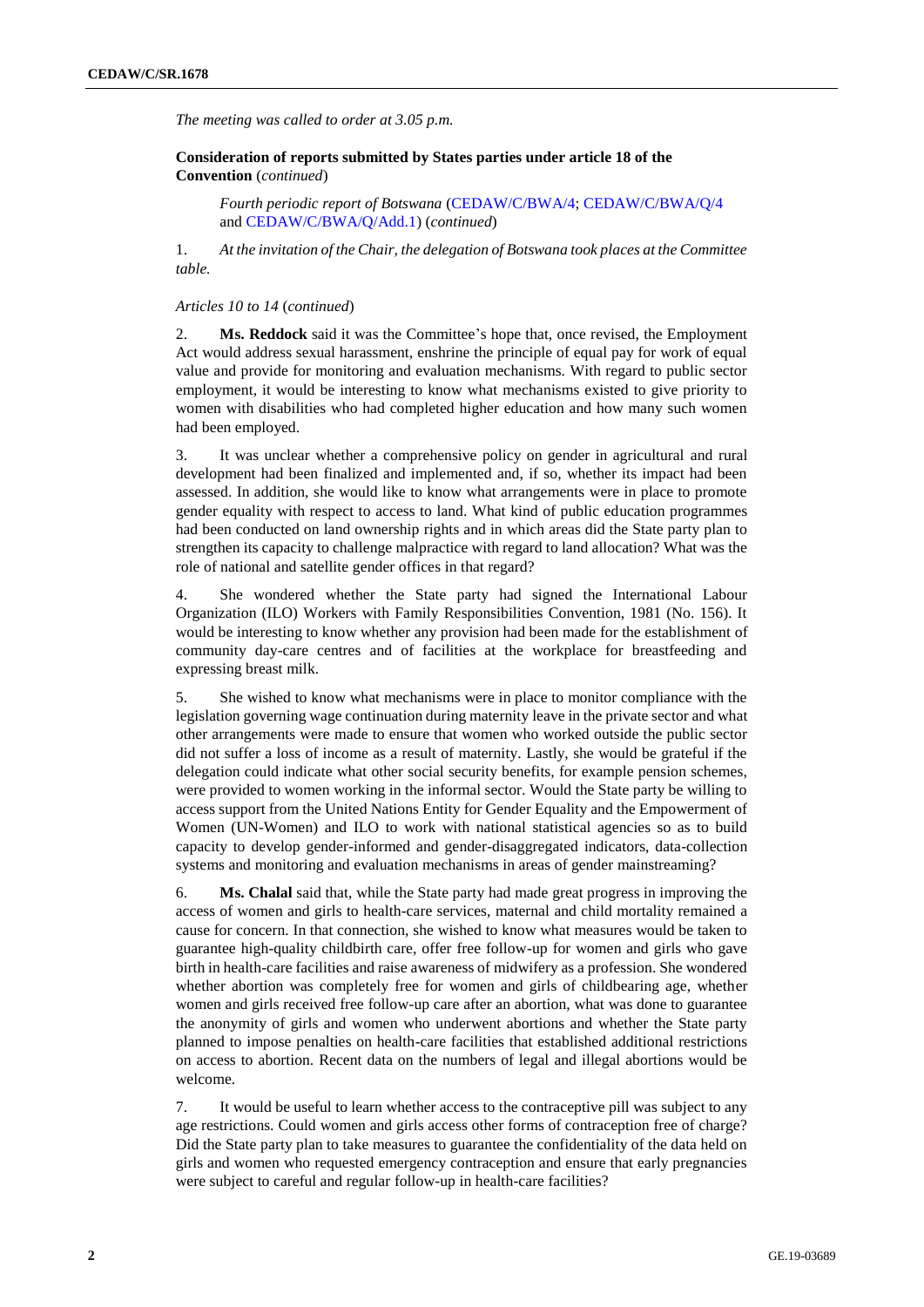8. She would be grateful if the delegation could indicate whether health-care professionals were trained to care for victims of gender-based violence and whether they were required to report incidents of such violence. She also wondered whether the State party planned to conduct activities to raise awareness of gender-based violence among women involved in prostitution, women in places of deprivation of liberty and migrant women.

9. She wished to know what measures had been taken to raise awareness of cervical cancer screening and vaccination among women and girls and what measures were planned to raise awareness of HIV/AIDS among women involved in prostitution. What measures would be taken to guarantee access to confidential HIV testing? Would the State party promote free and rapid access to antiretroviral treatment for rural women, women in places of deprivation of liberty, indigenous women and lesbian, gay, bisexual, transgender and intersex persons? She wondered whether the State party planned to impose penalties on health-care facilities and professionals that denied women access to such treatment. On a related point, she would like to know whether the State party planned to update its expired plans to prevent HIV/AIDS. Lastly, it would be instructive to discover whether the State party planned to study the causes of the increased prevalence of cervical cancer, promote the distribution of cervical cancer testing kits and ensure that the results could be obtained free of charge from any health-care facility.

10. **Mr. Koorapetse** (Botswana) said that sexual harassment was not addressed in the Employment Act. Sexual harassment was specifically prohibited in the Public Service Act, which applied only to public sector employment. It had been proposed that existing labour legislation should be revised with a view to addressing sexual harassment in a more comprehensive manner. In July 2017, the Government had begun the process of consulting with employers and workers in preparation for that process. The services of an ILO consultant had already been enlisted, and it was expected that the draft legislation would be presented to Parliament later in 2019.

11. The National Industrial Relations Code of Good Practice addressed such issues as discrimination, the rights of employees with disabilities and sexual harassment. Labour inspectors worked to raise awareness of its provisions. Botswana had not ratified ILO Convention No. 156. As part of the review of the Employment Act, it had been proposed that, in accordance with the ILO Maternity Protection Convention, 2000 (No. 183), the proportion of basic pay that women working in the private sector received on maternity leave should be increased from half to two thirds.

12. **Mr. Khame** (Botswana) said that, since the introduction in 2012 of a policy of affirmative action for persons with disabilities, a large number of persons with disabilities had found employment in the public and private sectors. It was expected that the number would increase further in the context of preparations to become a party to the Convention on the Rights of Persons with Disabilities. Experts on the ground were already developing a national disability strategy and revising the country's disability policy so as to ensure its compliance with that Convention.

13. **Ms. Mokganya** (Botswana) said that the Government recognized that more needed to be done to lower the maternal mortality rate. Emergency obstetric care training for relevant health-care professionals had been rolled out at the national and district level. The Government had introduced the Maternal Mortality Reduction Initiative to address the four most common causes of maternal mortality, and a team of midwives had been appointed to ensure compliance with applicable care delivery standards. Although the results achieved had been promising, the problem remained that many pregnant women did not travel to a healthcare facility until a late stage in their pregnancy.

14. Comprehensive family planning services were available to women and girls in order to prevent unexpected pregnancies, which were associated with a range of adverse health outcomes. Owing to staffing and resource constraints, only around 1 per cent of women who gave birth in Botswana had access to postnatal care. Comprehensive post-abortion care, including counselling and education, was provided free of charge and confidentially to any woman who had undergone an abortion. Relevant health-care workers received training on comprehensive post-abortion care and family planning.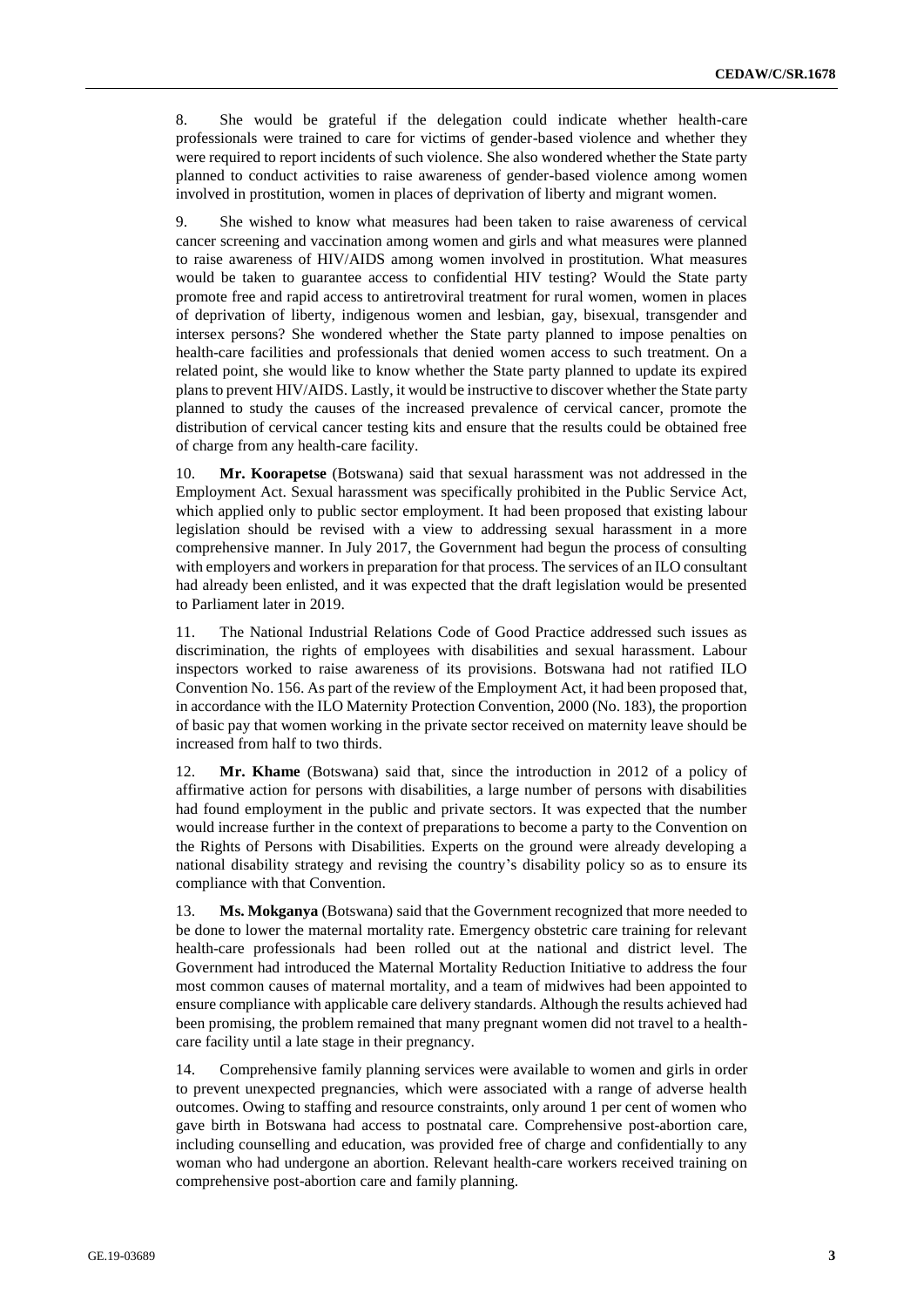15. Women who were provided with emergency contraception were also offered counselling, and any information gathered in that regard was confidential. Women and girls did not need their partner's or parents' consent to access such services. There was no age limit for the distribution of contraceptives. Any sexually active person who requested reproductive health services received them, regardless of age, although such persons also were provided with appropriate counselling.

16. Various media campaigns had been conducted to raise awareness of cervical cancer, and workshops had been held for chiefs and faith-based organizations. Some faith-based organizations had permitted health-care workers to address their congregations directly. In one case, a faith-based organization had made its premises available for cervical cancer screenings.

17. **Mr. Otlhabanye** (Botswana) said that the Government had launched agricultural initiatives specifically targeting women. In 2018, over 1,000 women had benefited from the Livestock Management and Infrastructure Development project. Many of its beneficiaries were also young people. Women accounted for the majority of beneficiaries of various other agricultural projects, including a poultry production project.

18. **Ms. Molokomme** (Botswana) said that women in Botswana tended to work in the informal sector and were often unable to afford to contribute to a private pension. Women aged over 65 years qualified for the State pension. In addition, many women who worked in the informal sector qualified for assistance under poverty-eradication programmes.

19. The majority of the land in Botswana was tribal land, which was subject to the Tribal Land Act. Tribal land was administered by land boards, which were overseen by the Ministry of Lands and Housing. NGOs had campaigned vigorously to achieve equality for women in that context. The authorities were developing a land registration database, which would provide gender-disaggregated data on access to land. Botswana had a large network of land allocation bodies, which adjudicated on cases in which citizens' rights had been violated. The Land Tribunal was the highest authority in that regard.

20. Although Botswana was not a party to ILO Convention No. 156, ad hoc programmes had been introduced to support women who both worked and had family responsibilities. Consideration would be given to the possibility of acceding to that Convention.

21. **Ms. Reddock** said that she would urge the State party to strengthen the role of satellite gender offices. Concerning agriculture, she would be grateful if the State party could provide further information on the comprehensive policy on gender in agricultural and rural development.

22. **Ms. Chalal** said that she would appreciate having recent data on legal and illegal abortions. She also wished to know whether medical procedures could be performed on women with disabilities without their prior and informed consent.

23. **Ms. Peláez Narváez** said that she was pleased to hear that the State party would become a party to the Convention on the Rights of Persons with Disabilities. It was also pleasing to note that the situation of women with disabilities in the State party had featured prominently in the dialogue thus far. However, women and girls with disabilities had needs that were distinct from those of persons with disabilities in general. She wondered whether any awareness-raising campaigns had been conducted to counter the belief that a man with HIV/AIDS could cure himself by having sexual relations with a woman with disabilities and what measures had been taken to ensure that women and girls with disabilities also had access to HIV/AIDS prevention campaigns.

24. **Ms. Haidar** said that, with regard to cooperation with religious leaders, she wished to draw the State party's attention to Faith for Rights, an initiative launched by the Office of the United Nations High Commissioner for Human Rights to explore the ways in which human rights issues could be framed from a religious perspective.

25. **The Chair**, speaking in her capacity as an expert, said that the replies to some of her questions remained outstanding. Concerning the sexual abuse of girls in education, for example, she wished to know the total number of prosecutions. In addition, she had wondered whether it was the case that technical training was the only training option available to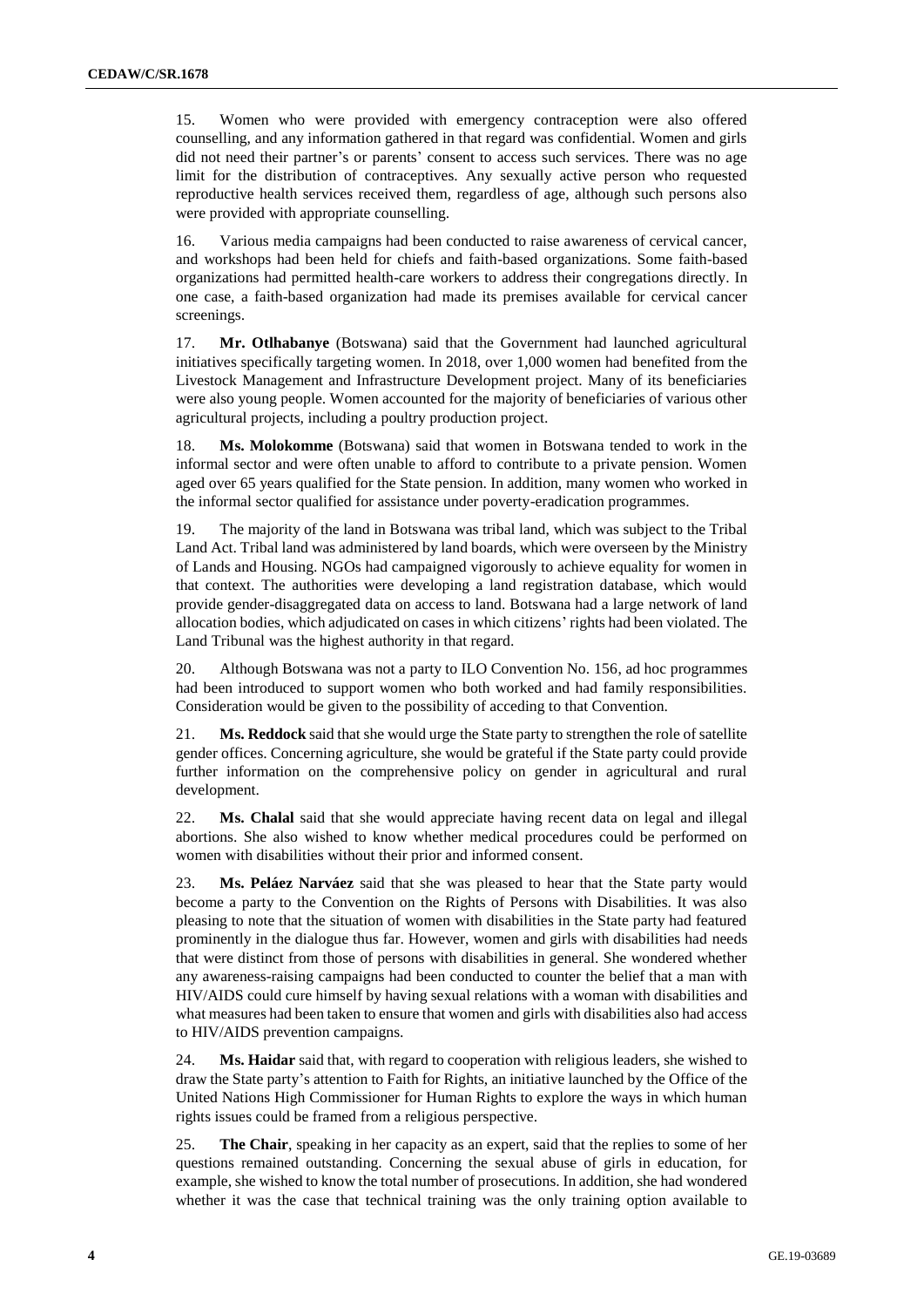women who fell pregnant. As for bullying, it would be useful to receive information on the measures that had been taken at a national level.

26. **Mr. Otlhabanye** (Botswana) said that the comprehensive gender in agriculture and rural development policy was in place and had been developed in 2013.

27. **Ms. Mokganya** (Botswana) said that, when health-care professionals treated a woman who had undergone an abortion, they did not record whether or not the abortion had been performed illegally. Indeed, such records would be difficult to keep, as an elective abortion could often not be distinguished from a spontaneous one. With regard to the belief that a man with HIV/AIDS could cure himself if he had sexual relations with a woman with disabilities, public awareness-raising campaigns were organized to combat harmful practices as and when they arose.

28. Health-care professionals were required to seek the consent of any woman of sound mind before administering treatment. The family planning guidelines provided for an exception in the case of women with mental retardation. Given the risk of abuse and sexually transmitted disease and pregnancy faced by such women, health-care professionals regularly liaised with their families to promote the use of contraceptives.

29. **Ms. Kgotlhang** (Botswana) said that, as part of its efforts to curb violence, the Government had conducted a study of violence against children. The results of that study would be published and used in policymaking as soon as they were endorsed by the Government.

30. **Mr. Khame** (Botswana) said that every effort was being made to ensure that the rights of persons with disabilities were addressed in government policies. Although Botswana had not yet become a party to the Convention on the Rights of Persons with Disabilities, the Government had begun implementing some of its provisions.

31. **Ms. Reddock** said that she wished to know whether the Government had completed the development of the comprehensive policy on gender in agriculture and rural development, which, according to the State party's report (CEDAW/C/BOT/4, para. 95), should have been finalized and endorsed by mid-2017.

32. **Ms. Nadaraia** said that, although the State party had taken steps to promote women's participation in trade, facilitate their access to short-term credit and provide them with training on managing cooperatives and small businesses, women constituted a significant proportion of the disadvantaged segments of the population and women-headed households were more likely than those headed by men to be deprived. In view of that situation, she asked whether the Government was promoting women's economic empowerment by providing them with financial support and promoting their participation in development projects. She wondered what steps were being taken to increase the number of women in decision-making positions in sports and social and cultural life.

33. **Ms. Song** said that she wished to know whether any women farmers or women migrant workers had been elected to Parliament, what percentage of members of village development committees were women and how many women were leaders of those committees. In view of the fact that lack of knowledge of relevant laws constituted one of the main obstacles to rural women's advancement, she wondered what measures were in place to provide rural women with the information that they needed to earn a decent living, including information on local and national development programmes and laws and policies relating to women's rights. She asked whether mechanisms were in place to enable rural women to visit other parts of the country to learn best practices and establish partnerships.

34. The Committee wished to learn whether women whose land rights had been violated had access to a complaints mechanism and, if so, how many complaints of land rights violations had been submitted by women in 2018. It would welcome the delegation's comments on reports that indigenous peoples were subjected to marginalization and discrimination and would appreciate information on any programmes established to address the social and economic disadvantages that they faced. The delegation might also comment on reports that irregular migrants were held in detention facilities where families were separated and children did not attend school. She asked whether the Government would consider reducing the number of irregular migrants in detention through the introduction of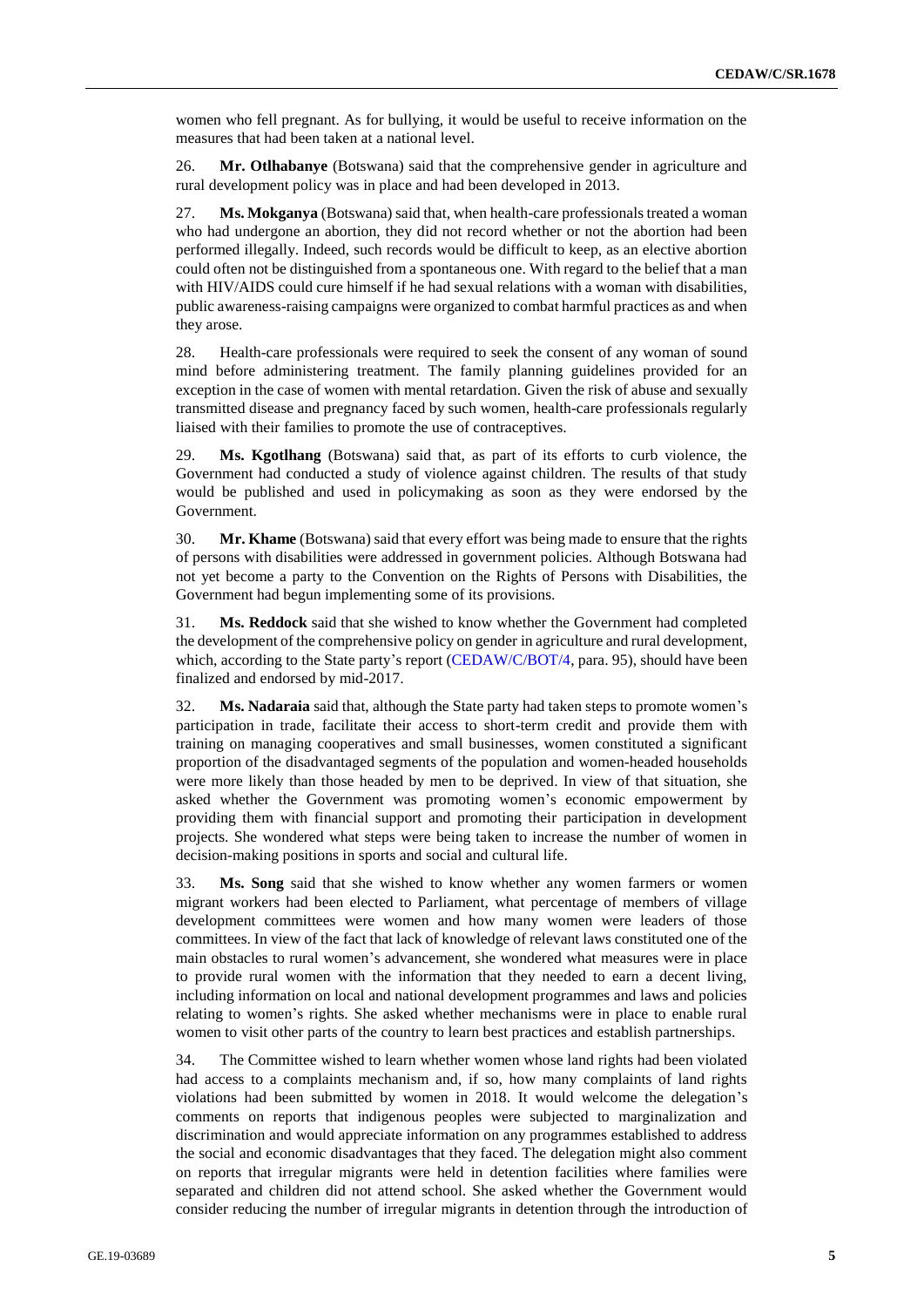alternative measures. It would be interesting to learn whether the gender perspective had been fully incorporated in the country's national plan on disaster risk reduction and climate change and whether women participated in activities related to the plan.

35. **Ms. Molokomme** (Botswana) said that a number of housing schemes had been established to provide housing to destitute families, many of which were headed by women. The Government also provided loans at little or no interest to low-income families that wished to build property, and a large number of women were beneficiaries of that scheme.

36. **Ms. Kgotlhang** (Botswana) said that information on programmes benefiting rural women was disseminated through community-based organizations. In each village, community development and social welfare officers made efforts to identify persons in need of assistance and inform them of the services available to them. Every month, officers went into communities to raise awareness of government services. Rural women were able to generate income by selling their products in markets.

37. **Mr. Phiri** (Botswana) said that the families living in the Francistown migrant detention centre were originally asylum seekers whose applications for asylum had been rejected. They could not be returned to their own country because the situation there was still volatile and, to date, no other country had expressed a willingness to accept them. However, families with school-age children had been transferred from the centre to a camp where the children were able to attend school.

38. **Ms. Mokongwa** (Botswana) said that the Government had established a legal education programme with a view to raising the public's awareness of the laws affecting them. Legal aid was provided to indigent persons involved in civil disputes and, although that aid was not specifically targeted at women, the majority of applications for it were submitted by women. Mobile units and telephone helplines had been set up to provide legal assistance to persons living in remote areas.

39. **Ms. Maiketso** (Botswana) said that the Women's Economic Empowerment Programme was entirely targeted at women. Every year, national women's expositions were held in the north and the south of the country to enable women to showcase their products and establish networks with other entrepreneurs. In 2014, gender had been mainstreamed at the Ministry of the Environment, Wildlife and Tourism, which was responsible for managing the national response to climate change.

40. **Ms. Molokomme** (Botswana) said that women whose land rights had been violated could submit complaints to bodies established at a number of different levels, the highest of which was the Lands Tribunal. The majority of complaints were resolved before they reached that court. Mobile facilities had been established to provide educational, medical and other forms of assistance to persons living in remote parts of Botswana, including indigenous peoples.

41. **Ms. Gabr** said that, in considering its response to the problems facing rural women, the Government might consider the Committee's general recommendations No. 34 (2016) on the rights of rural women and No. 37 (2018) on the gender-related dimensions of disaster risk reduction in the context of climate change.

### *Articles 15 and 16*

42. **Ms. Narain** said that the Committee was concerned about the remark made in the opening statement that the Government had been encouraging traditional leaders to align customary laws and practices with "acceptable" provisions of the Convention. As Botswana had not entered any reservations to the Convention, it was required to implement all its provisions and could not cherry-pick those which it found to be acceptable.

43. The Committee wished to know when the Government would remove the derogation contained in section 15 (4) of the Constitution, concerning adoption, marriage, divorce, devolution of property on death or other matters of personal law, as such derogations were often used to justify discriminatory treatment against women in matters of family law. She asked whether the Government would review the Abolition of Marital Power Act, the Deeds Registry Act, the Matrimonial Causes Act and the Marriage Act with a view to amending their scope to include customary and religious marriages. In view of the fact that Botswana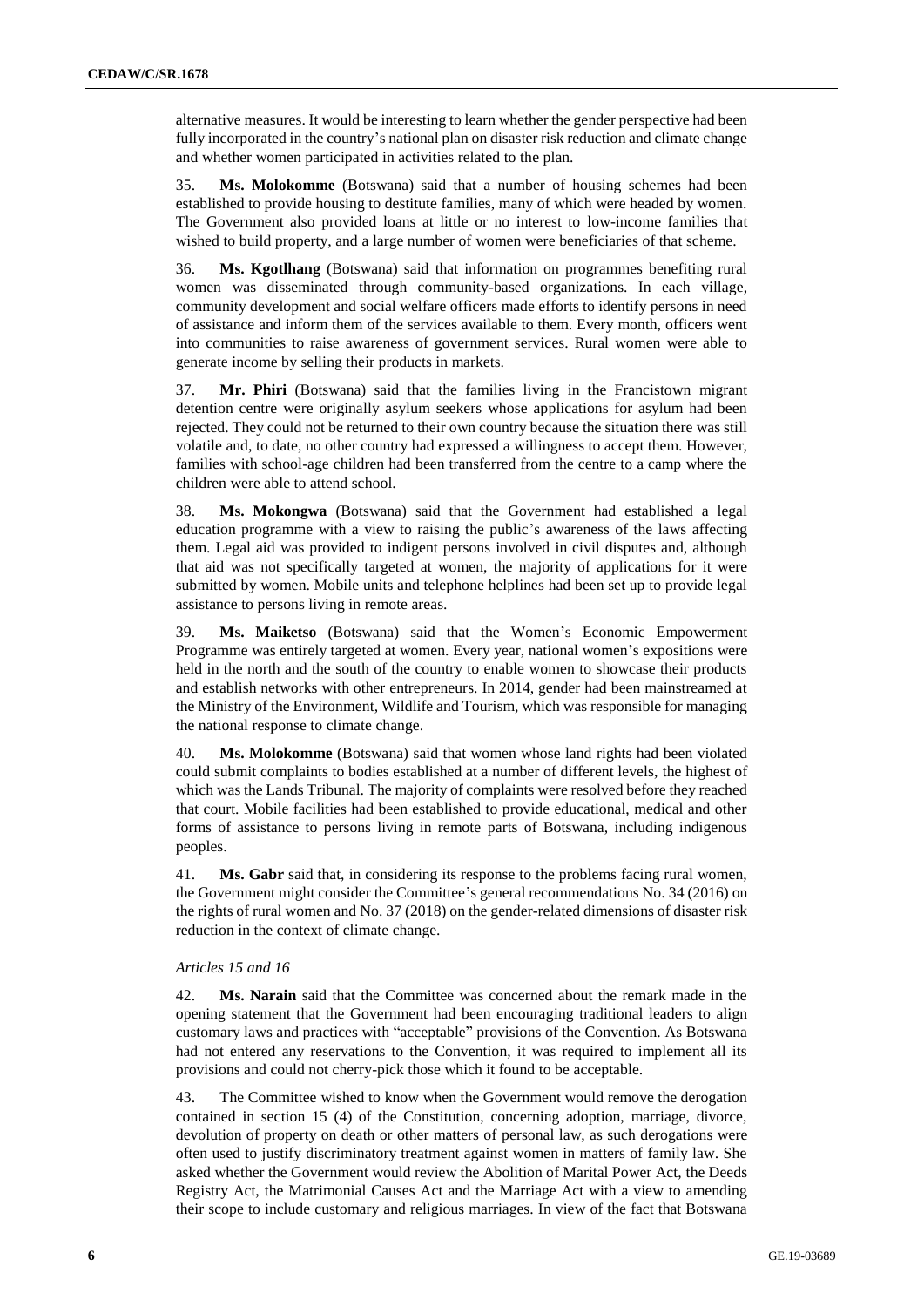was one of the few African States not to have ratified the Protocol to the African Charter on Human and Peoples' Rights on the Rights of Women in Africa (Maputo Protocol), she wondered whether the Government would consider ratifying that Protocol and whether that ratification could be used as a catalyst for repealing all discriminatory legislation.

44. She asked what would be done to address the fact that, according to reports from alternative sources, women seeking a divorce in customary courts were often pressurized into accepting settlements that were detrimental to them. In view of the fact that women appearing in customary courts were reportedly not allowed to sit down or wear trousers, she wondered what steps would be taken to ensure that such courts afforded equal treatment to women. Noting that certain complex cases could be transferred, on a discretionary basis, from a customary court to a civil court, she asked whether the Government would consider amending the law to provide for such transfers to be mandatory whenever a woman litigant alleged that she was being subjected to discrimination.

45. The Committee wished to know when the law would be amended to establish a minimum age for marriage of 18 years for both boys and girls, with no derogation, and whether any measures were being taken to raise awareness of the harmful effects of child marriage, particularly in rural areas. It would be interesting to learn how accessible legal aid services were for women in poor, rural areas and whether mobile courts were used to enhance access to justice in such areas. She wondered when the law would be amended to criminalize marital rape and whether legislation on adoption would be amended to prevent an adoptive parent from marrying his adopted daughter when she reached the age of 16 years.

46. **Ms. Molokomme** (Botswana) said that Botswana had ratified the Convention in good faith. The Government was fully committed to implementing the Convention and had not meant to give the impression that only some of its provisions were acceptable. Public forums, including customary courts, were open to women in 90 per cent of the country. In view of the fact that standing in a customary court would be considered rude, it was not clear why the reports cited by the Committee stated that women were required to remain standing in such courts. Consideration would be given to the possibility of ratifying the Maputo Protocol.

47. **Ms. Slave** (Botswana) said that, although marital rape was not explicitly criminalized in domestic law, rape was a punishable offence irrespective of the rapist's relationship with the victim. In the case of *Letsholathebe v. the Attorney General*, the court had stated that rape was a most serious, humiliating and invasive assault against a person and that it was totally unacceptable to suggest that it should be permitted if the perpetrator was a spouse.

48. **Ms. Molokomme** (Botswana) said that the Domestic Violence Act defined domestic violence in a way that covered marital rape. Consideration would be given to the possibility of explicitly criminalizing marital rape.

49. **Ms. Mokongwa** (Botswana) said that, following the ratification of the Convention on the Rights of the Child by Botswana, the Government was making efforts to implement that Convention. Steps were being taken to amend the Marriage Act to establish a minimum age for marriage of 18 years for girls and boys and to address the fact that the scope of the Act currently did not extend to religious and customary marriages.

50. **Ms. Kgotlhang** (Botswana) said that consultations concerning the amendment of the Adoption Act were complete and measures were being taken to repeal the provision allowing an adoptive father to marry his adopted daughter.

51. **Mr. Molodi** (Botswana), responding to the question concerning the mandatory transfer of cases from customary courts to civil courts, said that the matter was a complicated one because it would involve determining whether the woman in question was genuinely being discriminated against. As customary courts had jurisdiction over family law cases, the transfer of such cases to civil courts normally happened only on an exceptional basis. However, the Government would give further consideration to the Committee's suggestion.

52. **Ms. Gabr** said that she would welcome an explanation of why so many complaints of domestic violence were withdrawn and the connection between such withdrawals and the availability of legal aid.